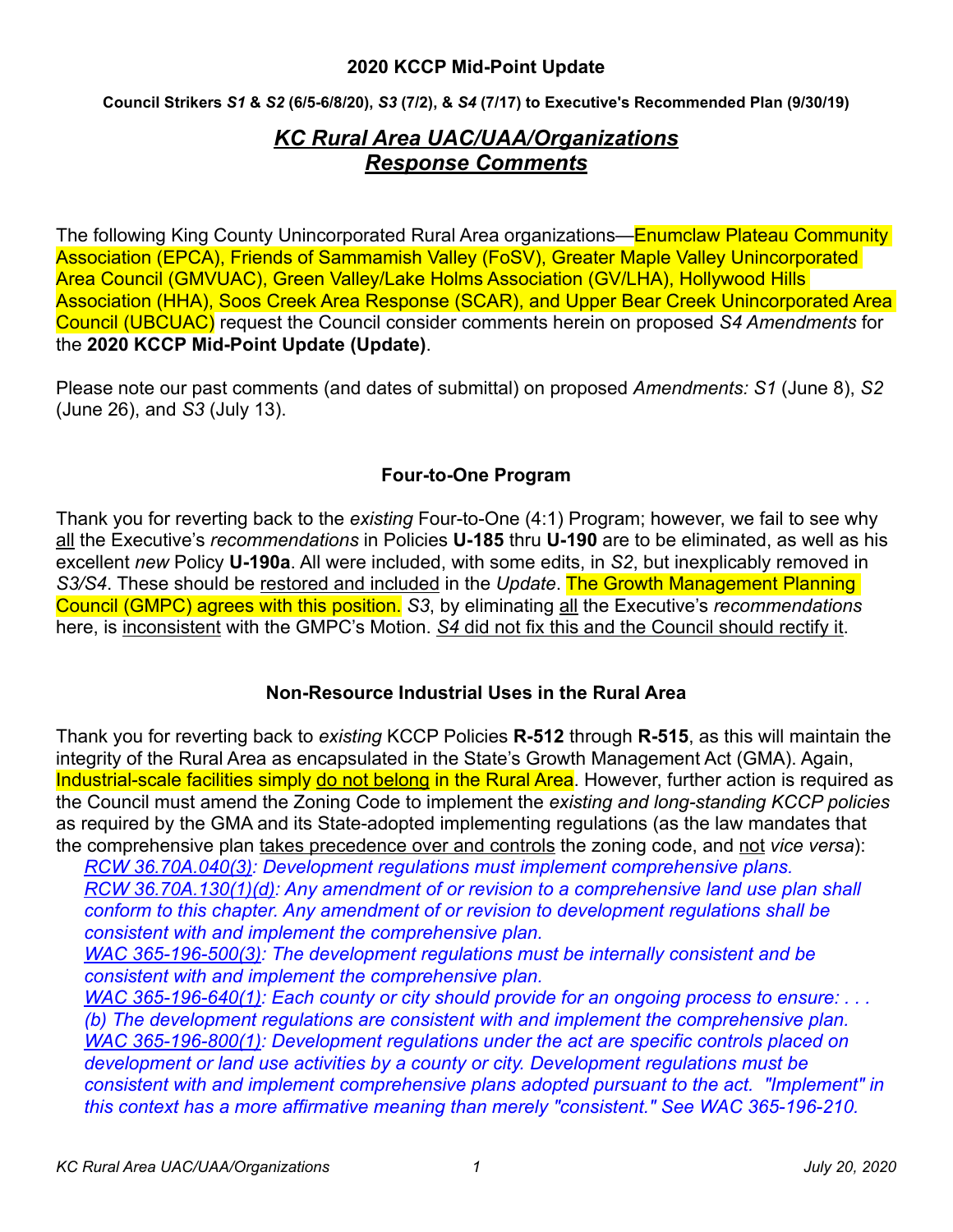**Council Strikers** *S1* **&** *S2* **(6/5-6/8/20),** *S3* **(7/2), &** *S4* **(7/17) to Executive's Recommended Plan (9/30/19)** 

# *KC Rural Area UAC/UAA/Organizations Response Comments*

*"Implement" connotes not only a lack of conflict but also a sufficient scope to fully carry out the goals, policies, standards, and directions contained in the comprehensive plan. WAC 365-196-810(1): When adopting any development regulation intended to carry out a comprehensive plan, the proposing county or city should review its terms to ensure it is consistent with and implements the comprehensive plan and make a finding in the adopting ordinance to that effect.*

Development regulations must be consistent with and implement comprehensive plans.

Please also see our comments on *"Property Specific Development Standards" (-P Suffix) and "Special District Overlay" (-SO Suffix)* under our **King County Code** section further below.

## **Agricultural Production Districts (APDs)**

Long-standing policies for maintaining *existing* acreages in each of our APDs should be retained. These policies require that any land taken out of an APD must be replaced with an equal or greater area of arable land and that is contiguous with the same APD. *S4* did not do this.

## **Climate Change**

Human-induced Climate Change is the major issue facing humanity in the 21st century and beyond. Consequently, we must take research, analysis, and mitigation seriously, such that any assessment of Climate Change-induced impacts must be based on science, not simply *"information."* Hence, Policy **E-215bb** must be revised as follows: *"King County should implement regulations that mitigate and build resiliency to the anticipated impacts of climate change, based on best available (information) science…."* Climate Change is the most serious environmental challenge humanity has ever faced. *S4* did not fix this.

### **Pathways/ Sidewalks in Rural Area**

We see no reason for the addition in KCCP *Chapter 8* (lines 1180-1182) of the following: *"Sidewalks are allowed in Rural Towns and, under certain circumstances, sidewalks are allowed in the Rural Area as a spot improvement to address an existing safety or high-use issue when other walkway alternatives would not be as effective, or for safe routes to school."* We see *"Sidewalks for Schools"* is both misleading and distracting. In 2011-2012 the *School Siting Task Force* (several members from our organizations served on the task force) was successful in finding agreement between school districts, cities, rural area, and the county that new schools serving primarily urban populations should be sited *inside* the UGA. The non-conforming schools already sited in the Rural Area have long-since established protocols to accommodate their access needs. We do not know of any *existing* schools in the Rural Area requiring or asking for *"sidewalks to schools." S4* did not fix this.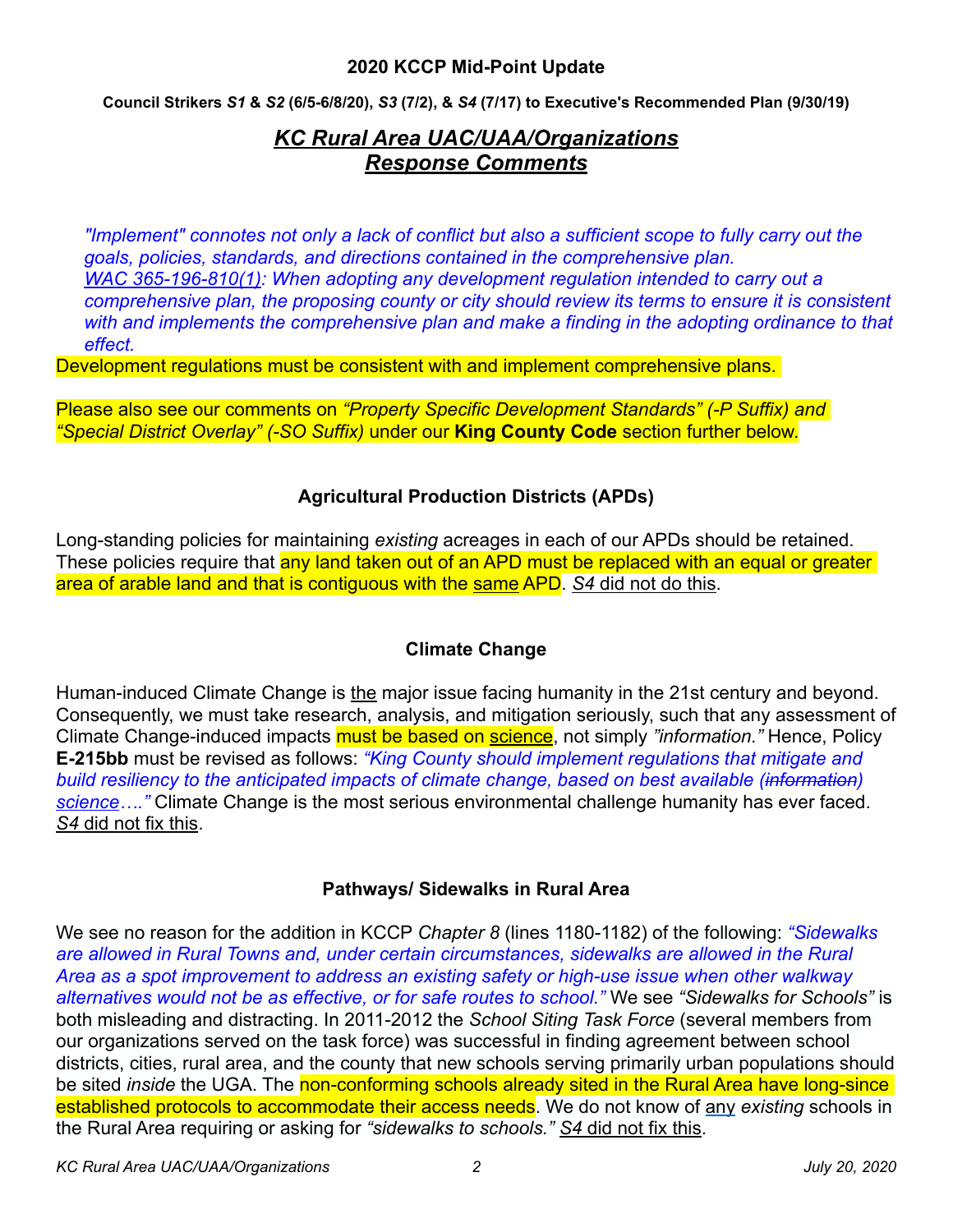**Council Strikers** *S1* **&** *S2* **(6/5-6/8/20),** *S3* **(7/2), &** *S4* **(7/17) to Executive's Recommended Plan (9/30/19)** 

## *KC Rural Area UAC/UAA/Organizations Response Comments*

#### **Transportation**

We again call on the Council to recognize in the *Update* the many adverse traffic impacts due to growth and discuss strategies to mitigate such impacts to meet State Growth Management Act (GMA) requirements to both anticipate and provide for the impacts of growth. *S4* did not fix this.

#### **Pacific Raceways—Map Amendment 9**

The *S4 Amendments* state three main effects: (1) Modify existing P-suffix condition to also allow a new range of industrial uses; (2) Repeal the 2012 zoning map change, deleting the Conservation Easement; and (3) Require a new conservation easement be dedicated to King County prior to issuing development permits.

The P-suffix condition language would adopt these changes into the *KCCP Update* with no environmental review, which is at odds with how the Council said this would be done when it passed the demonstration project/master planned development ordinance in 2012. In addition, it would have the Executive use these standards for sending an ordinance the Council for the *2024 KCCP Major Update*. This could pre-determine the scope of the SEPA review for the EIS, or outright bypass SEPA review by altering the current baseline conditions on the property without environmental review.

The striking of the 2012 Conservation Easement only lessens the protection of the environment and the public interest, while it benefits a single property owner. There is no environmental review, no balancing of interests, and provides yet *another* promise for some time in the future for yet more impacts today, which simply continues the primary injustice the community has been subject to for 20 years from the original failure to follow through on the Conservation Easement that was supposed to result from the 2001 rezone to benefit the race track, and the 8 years of the property owners refusal to sign the 2012 Conservation Easement. In spite of the property owner agreeing to sign, and failing to appeal the adoption of the 2012 ordinance that required the easement be recorded on title *prior* to the rezone becoming effective, he is further rewarded by making the rezone anyhow (after 20 years of failing to meet obligations), which is the only purpose served by the proposed Map Amendment.

The revised language in *S4* makes it clear the Council is aware the current action doesn't meet basic standards of review, and the matter belongs in the 8-year full review cycle, not the 4-year cycle. Indeed, trying to shoehorn some portion of the changes in such a flawed manner into the current 4 year cycle is simply not supportable, and only serves to constrain a future planning process from doing an analysis of the entire range of impacts, by simply adopting a set of changes with no analysis. This doesn't meet any rationale standard of good governance, let alone balancing of the public interest with the development proposal(s).